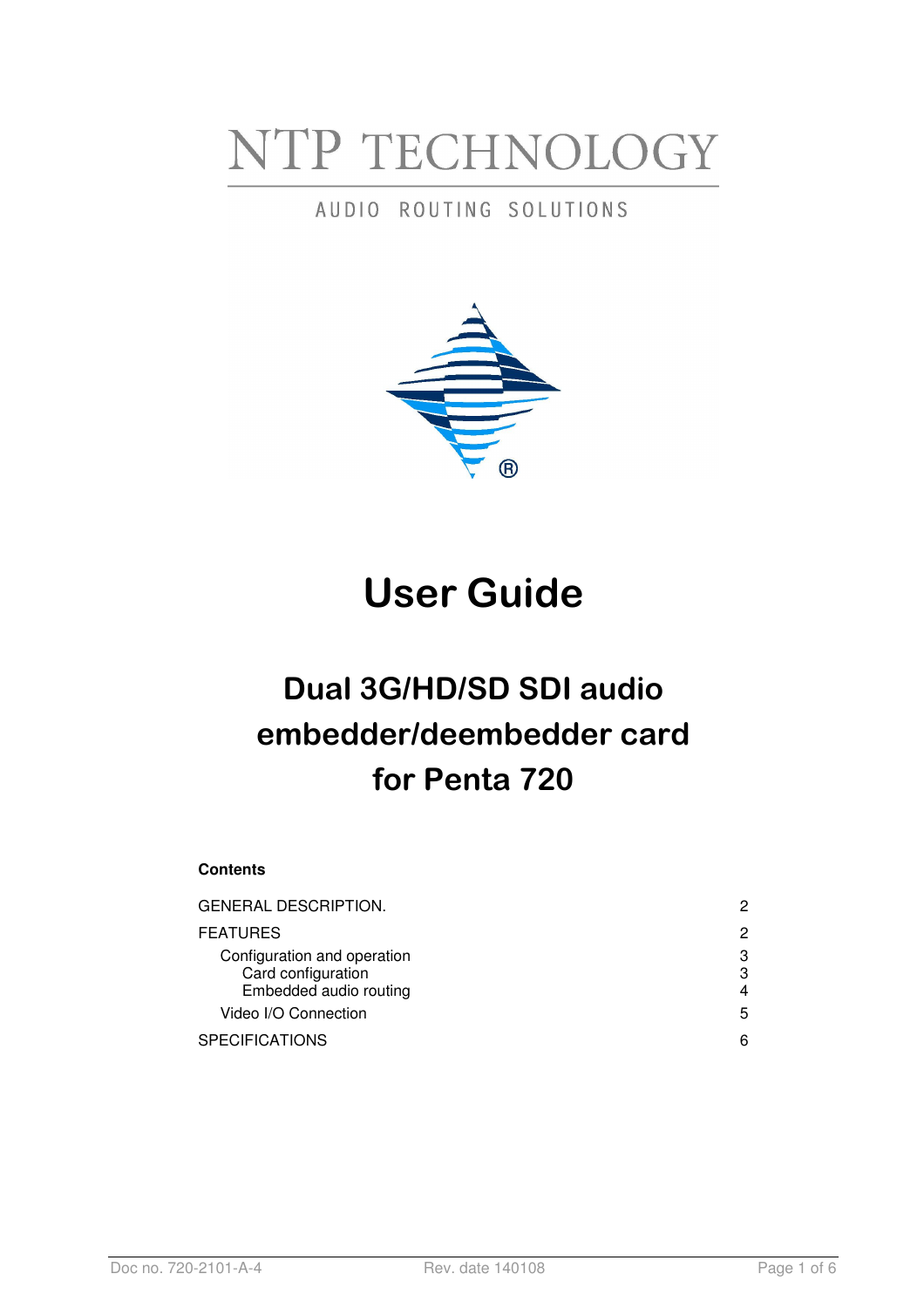## **General description.**



Figure 1, Picture of the card

The Penta 720-210 card is a dual 3G/HD/SD SDI audio embedder/deembedder card for insertion in the Penta 720 Modular I/O router interface. 8 cards can be installed providing a total of 16 3G/HD/SD SDI embedder/deembedders in one unit.

The 720-210 card offers multi format support for SDI formats up to 3G with auto detection of the input format, and can be used for a variety of different applications in an embedded audio and video environment.

The 720-210 card interfaces the embedded audio signals via the internal bus of the Penta 720 and each card provides two times 16 input and 16 output audio channels, giving a total of 256 I/O channels which are interfaced to the matrix core and I/O interfaces..

Penta 720 provides 192 channels on 3 MADI I/Os, 8 AES3 I/O channels (16 mono channels), 64 channels via Pro Tools HDX™ interface, and 64 channels via the NTP IP Ethernet interface powered by Dante.

All installation guides and more documentation can be downloaded from www.ntp.dk

### **Features**

The block diagram of the embedder/deembedder circuit is shown below.



Figure 2, Block diagram of the card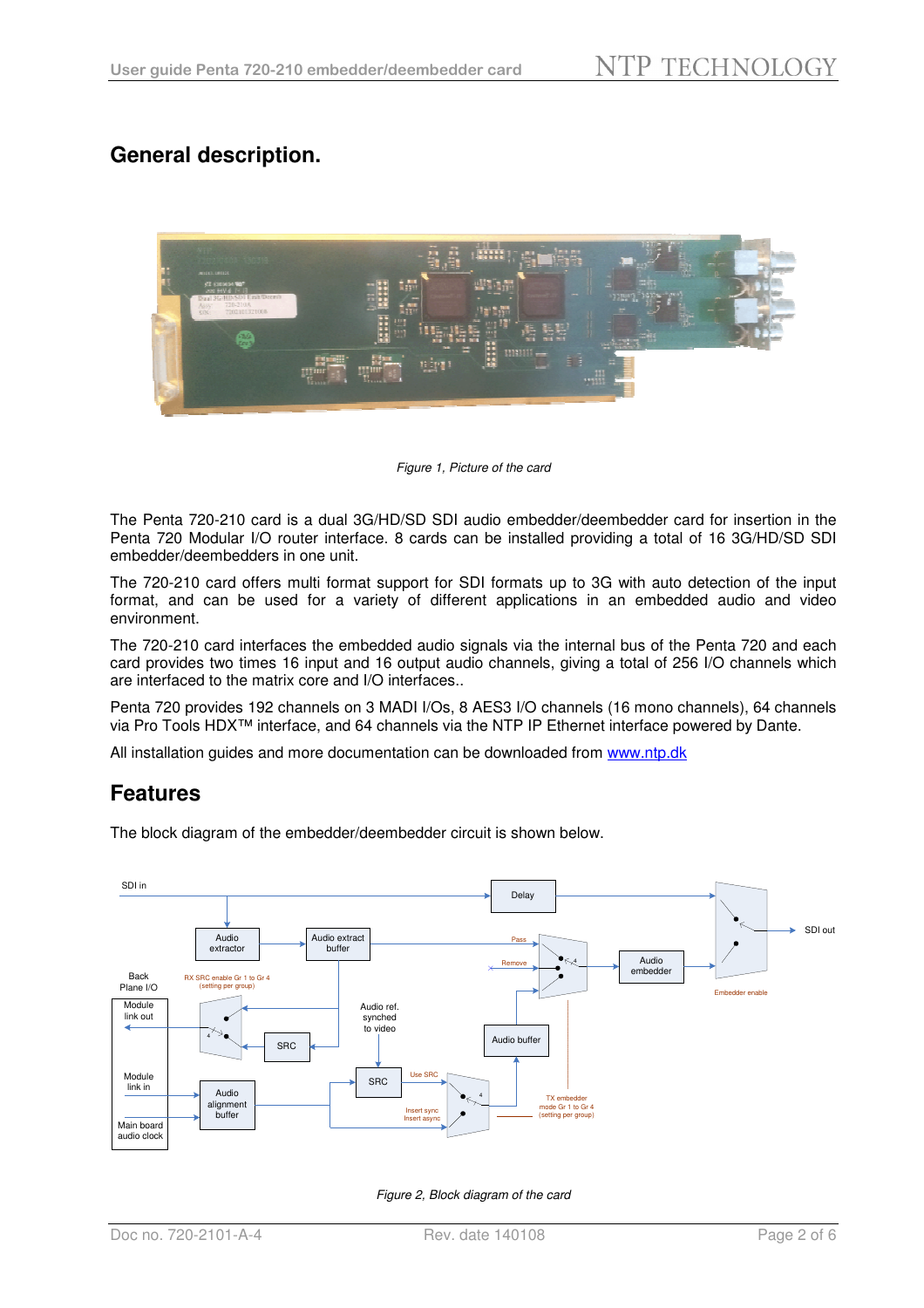The Penta 720-210 card is a dual 3G/HD/SD SDI audio embedder/deembedder card, which has two separate sets of embedders and deembedders compliant with the relevant SMPTE standards for SD, HD and 3G video SDI signals, and audio embedding and deembedding. Some legacy formats for SD in relation to asynchronous AES sources are however not implemented.

Each channel of the Penta 720-210 card has a separate embedder and deembedder which can operate independently or together. In order to embed audio in the SDI video signal a video input has to be applied, since the cards does not have an on board video frame generator.

Deembedding of the audio is always enabled. Sample rate conversion can be enabled for the four embedded audio groups individually. Each embedded audio group consist of two AES/EBU channels i.e. 4 mono channels. The multiplexer/router of the Penta 720 will relate to all audio which is available in the groups.

The frequency of the incoming video can be asynchronous to the audio sample rate of the Penta 720 Multiplexer/router or a different sample rate, In this case 'Rx Src' has to be selected when enabling the audio groups. The Penta 720 frame is normally synchronised to a "house" reference clock signal, which can be different from or equal to the clock reference for the video signal.

The embedder can be configured for each audio group to insert audio synchronously, asynchronously or sample rate converted. Incoming audio groups can also be dropped without insertion or passed trough.

If the frequency of the incoming video is asynchronous to the audio sample rate the 'src' mode has to be selected. Only audio groups that are configured to be inserted can be routed from the Penta 720 Multiplexer/router.

Note that the Penta 720-210 card does not incorporate delay buffers for the audio for alignment of the audio to an inherent video delay. The processing of the audio on the cards has a delay of about 10 samples.

#### **Configuration and operation**

The Penta 720 installed with the Penta 720-210 dual 3G/HD/SD SDI audio embedder/deembedder cards can be operated as a part of a router system, where the configuration of the unit is managed by the router control system and the config program of the VMC software package, and the routing of signals via the Statview or VMC 2 software. When the unit is used in stand alone applications the configuration and control is done via the Penta Manager PC software application. The unit will always store the latest settings made, and the Penta Manager operating software is only needed for changing the setup of the unit or monitoring the status.

This section describes the functionality when controlled via Penta Manager but the same functionality is available when managed from an NTP router control system.

For more information on installing the Penta Manager software please refer to the "Penta Manager User Software Type 665-100 User Guide".

#### Card configuration

The Penta 720-210 dual 3G/HD/SD SDI audio embedder/deembedder card is configured by selecting the Penta 720 unit in the Device Section and then selecting the 'Settings' button. In the Device Settings window the tab 'Card Configurations' has to be activated. Figure 3 below show the setting window for the various I/O cards. For each slot position the card type can be seen. By selecting the required card the configuration can be made.

Two independent 3G/HD/SD SDI audio embedder/deembedder channels are available on each card. The possible setting for each of these channels are:

| <b>Embedder</b> | enable or disable  | If disabled the SDI output is<br>transparent from the input.                   |
|-----------------|--------------------|--------------------------------------------------------------------------------|
| TX sample rate  | 32, 44,1 or 48 kHz | Defines the sample rate of the<br>embedded audio for the complete<br>SDI frame |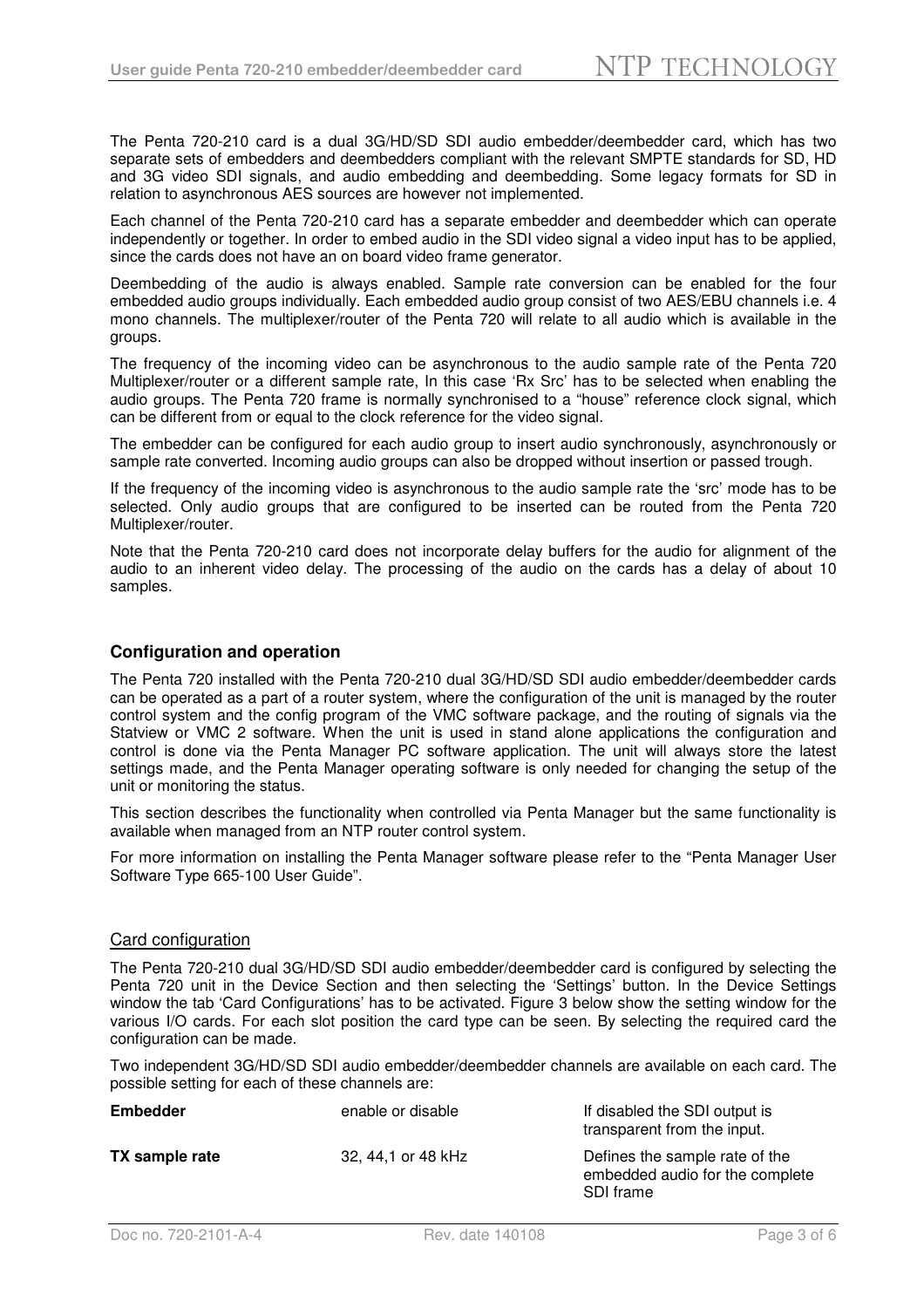| Tx embedder mode group 1 | pass, remove, src, sync, async | See description above. |
|--------------------------|--------------------------------|------------------------|
| Tx embedder mode group 2 | pass, remove, src, sync, async | See description above. |
| Tx embedder mode group 3 | pass, remove, src, sync, async | See description above. |
| Tx embedder mode group 4 | pass, remove, src, sync, async | See description above. |
| Rx SRC group 1           | enable or disable              | Selection of SRC       |
| Rx SRC group 2           | enable or disable              | Selection of SRC       |
| Rx SRC group 3           | enable or disable              | Selection of SRC       |
| Rx SRC group 4           | enable or disable              | Selection of SRC       |

| Device selection |          |                     |                |                                                        |                |                              |                  | Crosspoint status (mono channels) |                                  |                    | Crosspoint control based on type |                                |
|------------------|----------|---------------------|----------------|--------------------------------------------------------|----------------|------------------------------|------------------|-----------------------------------|----------------------------------|--------------------|----------------------------------|--------------------------------|
| IP address       | ID Name  |                     | S/N<br>Type    |                                                        |                | <b>ALL</b>                   | <b>INPUT</b>     |                                   | OUTPUT                           | Type               |                                  | Type                           |
| 10.0.7.20        |          | <b>PENTA720 720</b> |                | 72080000029                                            |                |                              | <b>AES 16</b>    |                                   | $IP$ $01$                        | AES                | $\blacktriangledown$             | AES                            |
|                  |          |                     |                |                                                        |                |                              | MADI 01          |                                   | IP 02                            |                    |                                  |                                |
|                  |          |                     |                |                                                        |                |                              | MADI 22          |                                   | IP 03                            |                    | C Mono C Stereo                  |                                |
|                  |          |                     |                |                                                        |                |                              | AFS 01           |                                   | $TP$ $04$                        |                    |                                  | Output                         |
|                  |          |                     |                | Device settings for <penta720> at 10.0.7.20</penta720> |                |                              |                  |                                   |                                  |                    | $\vert x \vert$                  |                                |
|                  |          |                     |                |                                                        |                |                              |                  |                                   |                                  |                    |                                  | <b>AES 01</b><br><b>AES 02</b> |
|                  |          | ID                  | <b>Network</b> | Sample rate                                            |                | Synchronization              | MADI             | PHD                               | Optional module<br>Dante         | Card configuration | Syste 1                          | AES 03                         |
|                  |          |                     |                |                                                        |                |                              |                  |                                   |                                  |                    |                                  | <b>AES 04</b>                  |
|                  |          |                     |                |                                                        |                |                              |                  |                                   |                                  |                    |                                  | <b>AES 05</b>                  |
|                  |          |                     |                |                                                        |                |                              |                  |                                   |                                  |                    |                                  | <b>AES 06</b><br>AES 07        |
|                  |          |                     | Slot   Type    | Description                                            |                |                              |                  | Channel                           | Parameter                        | Value              |                                  | <b>AES 08</b>                  |
|                  |          | 1                   | 720130A        | AD converter                                           |                |                              |                  | $\mathbf{1}$                      | Embedder                         | disable            |                                  | <b>AES 09</b>                  |
|                  |          | $\overline{c}$      |                |                                                        |                |                              |                  | $\mathbf{1}$                      | Tx sample rate                   | 48 kHz             |                                  | <b>AES 10</b>                  |
|                  |          | 5                   |                | 720210A SDI emb-/deembedder with SRC                   |                |                              |                  | $\mathbf{1}$                      | Tx embedder mode group 1         | pass               |                                  | <b>AES 11</b>                  |
|                  |          | $\overline{4}$      |                |                                                        |                |                              |                  | $\mathbf{1}$<br>$\overline{1}$    | Tx embedder mode group 2         | pass               |                                  | <b>AES 12</b>                  |
|                  |          | 5                   | 720210A        |                                                        |                | SDI emb-/deembedder with SRC |                  |                                   | Tx embedder mode group 3         | pass               |                                  | <b>AES 13</b>                  |
|                  |          | 6<br>$\overline{7}$ | 720210A        |                                                        |                | SDI emb-/deembedder with SRC |                  | $\mathbf{1}$<br>$\mathbf{1}$      | Tx embedder mode group 4         | pass<br>disable    |                                  | <b>AES 14</b><br><b>AES 15</b> |
|                  |          | 8                   |                |                                                        |                |                              |                  | $\mathbf{1}$                      | Rx SRC group 1<br>Rx SRC group 2 | disable            |                                  | <b>AES 16</b>                  |
|                  |          |                     |                |                                                        |                |                              |                  | $\mathbf 1$                       | Rx SRC group 3                   | disable            |                                  |                                |
|                  |          |                     |                |                                                        |                |                              |                  | $\mathbf{1}$                      | Rx SRC group 4                   | disable            |                                  |                                |
|                  |          |                     |                |                                                        |                |                              |                  | 2                                 | Embedder                         | disable            |                                  |                                |
|                  |          |                     |                |                                                        |                |                              |                  | $\overline{c}$                    | Tx sample rate                   | 48 kHz             |                                  |                                |
|                  |          |                     |                |                                                        |                |                              |                  | $\overline{c}$                    | Tx embedder mode group 1         | pass               |                                  |                                |
|                  |          |                     |                |                                                        |                |                              |                  | $\overline{\mathbf{c}}$           | Tx embedder mode group 2         | pass               |                                  |                                |
|                  |          |                     |                |                                                        |                |                              |                  | $\overline{c}$                    | Tx embedder mode group 3         | pass               |                                  |                                |
|                  |          |                     |                |                                                        |                |                              |                  | $\overline{\mathbf{c}}$           | Tx embedder mode group 4         | pass               |                                  |                                |
|                  |          |                     |                |                                                        |                |                              |                  | $\overline{c}$                    | Rx SRC group 1                   | disable            |                                  |                                |
|                  |          |                     |                |                                                        |                |                              |                  | $\overline{\mathbf{c}}$           | Rx SRC group 2                   | disable            |                                  |                                |
|                  |          |                     |                |                                                        |                |                              |                  | $\overline{c}$                    | Rx SRC group 3                   | disable            |                                  |                                |
|                  |          |                     |                |                                                        |                |                              |                  |                                   |                                  | disable            |                                  |                                |
|                  |          |                     |                |                                                        |                |                              |                  |                                   |                                  |                    |                                  |                                |
|                  |          |                     |                |                                                        |                |                              |                  | $\overline{c}$                    | Rx SRC group 4                   |                    |                                  |                                |
|                  |          |                     | Save to file   |                                                        | Load from file |                              |                  |                                   | Save changes                     |                    | Cancel                           |                                |
| Refresh          |          | Settings            |                | Add device                                             |                |                              | Load from file   |                                   | Save to file                     |                    | Disconnect                       | Connect                        |
| Device status    |          |                     |                |                                                        |                |                              |                  |                                   |                                  |                    |                                  |                                |
| Sync source      | Internal |                     | Sample rate    | 48 kHz                                                 |                |                              | PSU <sub>1</sub> | OK                                | OK<br>PSU <sub>2</sub>           | FAN 1              | OK<br>FAN <sub>2</sub>           | OK                             |



#### Embedded audio routing

Once the Penta 720-210 dual 3G/HD/SD SDI audio embedder/deembedder cards are configured the audio can be routed via the cross point control interface of the Penta Manager software. The names of the audio channels relate to the card position in which the Penta 720-210 cards are installed in the Penta 720 frame, and appears as mono channels in the cross point control I/O list. This means that a maximum of 32 input channels and 32 output channels are available on each card.

Routing should be established between the appropriate digital interface on the Penta 720 frame I/O structure and the card channels.

Routing can be done dynamically, with no audible artefacts.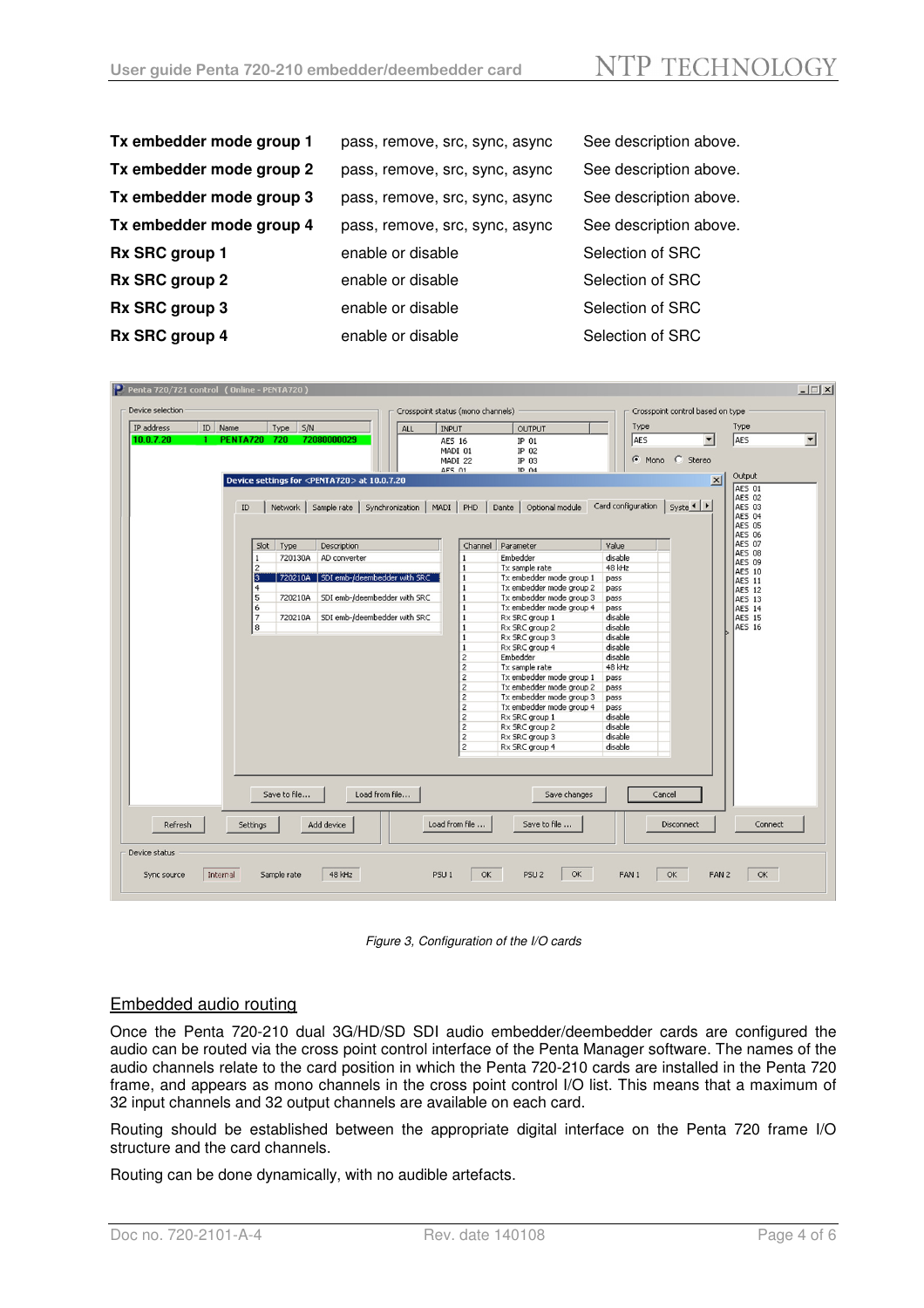Figure 4 below show the routing window of the Penta Manager.

| Type<br>IP address<br>ID<br>5/N<br>ALL<br>Name<br><b>INPUT</b><br>OUTPUT<br>Type<br>CARD <sub>3</sub><br>10.0.7.20<br><b>PENTA720 720</b><br>72080000029<br><b>AES 16</b><br>$IP$ $01$<br>IP 02<br>MADI 01<br>C Mono C Stereo<br>MADI 22<br>IP 03<br>AES 01<br>IP 04<br>Input<br>CARD3 01<br>MADI 01<br>CARD3 01<br>CARD3 02<br>MADI 02<br>CARD3 02<br>CARD3 03<br>MADI 03<br>CARD3 03<br>CARD3 04<br>MADI 04<br>CARD3 04<br>CARD3 05<br>MADI 05<br>CARD3 05<br>CARD3 06<br>MADI 06<br>CARD3 06<br>CARD3 07<br>MADI 07<br>CARD3 07<br>CARD3 08<br>MADI 08<br>CARD3 08<br>CARD3 09<br>CARD3 10<br>CARD3 11<br>CARD3 12<br>CARD3 13<br>CARD3 14<br>CARD3 15<br>CARD3 16<br>CARD3 17<br>CARD3 18<br>CARD3 19 | Type<br>$\overline{\phantom{a}}$<br>MADI<br>Output                                                                                                                                                                                                                                                                                                                                                  |
|-----------------------------------------------------------------------------------------------------------------------------------------------------------------------------------------------------------------------------------------------------------------------------------------------------------------------------------------------------------------------------------------------------------------------------------------------------------------------------------------------------------------------------------------------------------------------------------------------------------------------------------------------------------------------------------------------------------|-----------------------------------------------------------------------------------------------------------------------------------------------------------------------------------------------------------------------------------------------------------------------------------------------------------------------------------------------------------------------------------------------------|
| CARD3 20<br>CARD3 21<br>CARD3 22<br>CARD3 23<br>CARD3 24<br>CARD3 25<br>CARD3 26<br>CARD3 27<br>CARD3 28<br>CARD3 29<br>CARD3 30<br>CARD3 31<br>CARD3 32                                                                                                                                                                                                                                                                                                                                                                                                                                                                                                                                                  | MADI 01<br>MADI 02<br>MADI 03<br>MADI 04<br>MADI 05<br>MADI 06<br>MADI 07<br>MADI 08<br>MADI 09<br>MADI 10<br>MADI 11<br>MADI 12<br>MADI 13<br>MADI 14<br>MADI 15<br>MADI 16<br>$\rightarrow$<br>MADI 17<br>MADI 18<br>MADI 19<br>MADI 20<br>MADI 21<br>MADI 22<br>MADI 23<br>MADI 24<br>MADI 25<br>MADI 26<br>MADI 27<br>MADI 28<br>MADI 29<br>MADI 30<br>MADI 31<br>MADI 32<br>MADI 33<br>MADI 34 |
| Load from file<br>Save to file<br>Add device<br>Disconnect<br>Refresh<br>Settings                                                                                                                                                                                                                                                                                                                                                                                                                                                                                                                                                                                                                         | MADI 35<br>Connect                                                                                                                                                                                                                                                                                                                                                                                  |

Figure 4, Routing window

#### **Video I/O Connection**



The SDI/HD/3G embedder/deembedder card for the Penta 720 Is interfaced via 4 BNC connectors on the card, which are accessible from the rear panel of the Penta 720 chassis.

The two top connectors are used for SDI channel 1 and the lower connectors for SDI channel 2.

For more a detailed description of the card please refer to the specific user guides for these cards

.